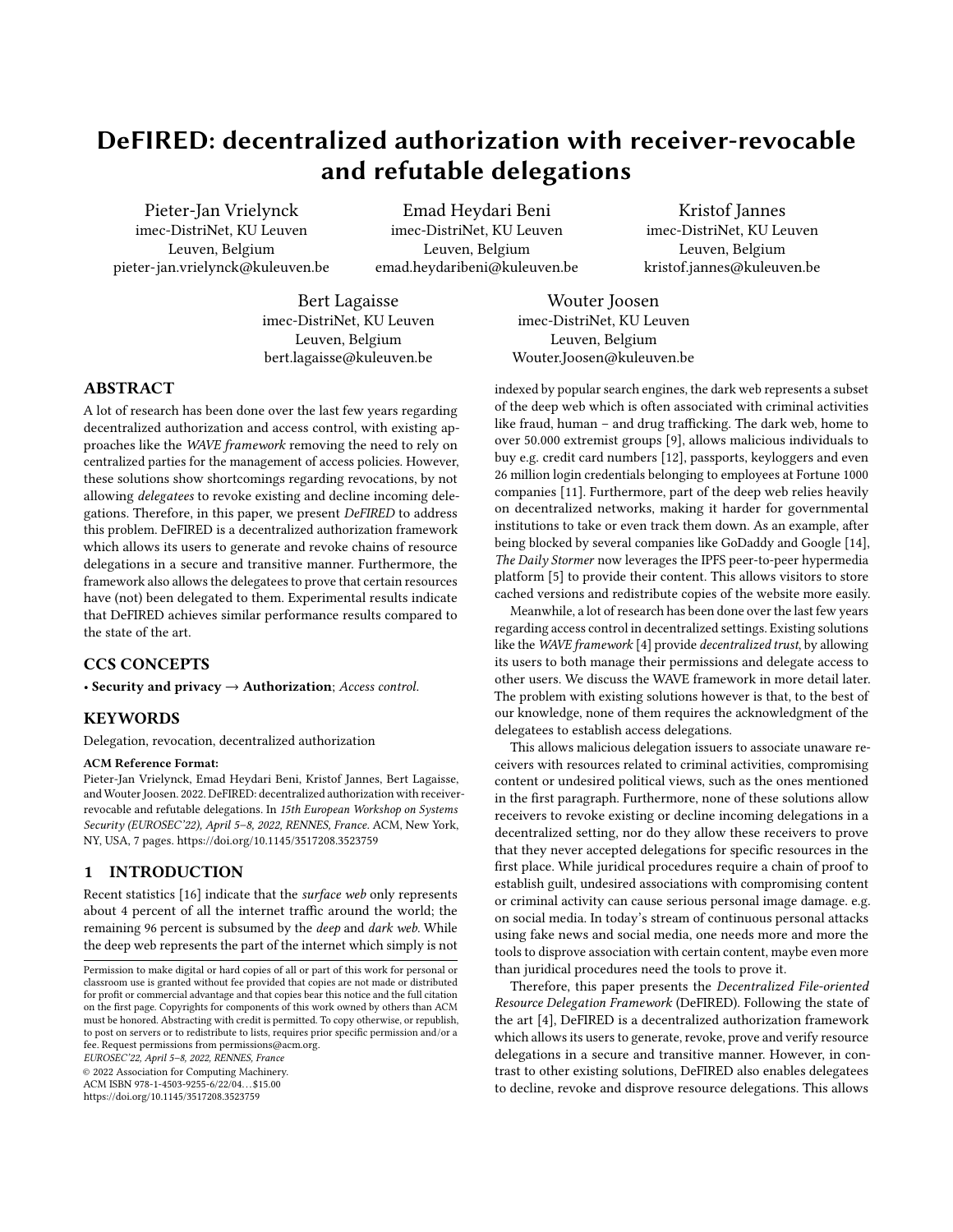users of DeFIRED to prove that they never acknowledged obtaining access to resources related to criminal activities, compromising content or undesired political views. Our evaluations show that the performance of DeFIRED is similar compared to the state of the art.

To further motivate the need for DeFIRED, we mention two additional use cases here, the SOLID project for the decentralized web [\[6\]](#page-6-8) and Medicalchain for decentralized medical ecosystems [\[1\]](#page-6-9). In the SOLID project, users can store their data in so-called Solid Pods and delegate the data to other users by leveraging the Web Access Control (WAC) [\[8\]](#page-6-10) system. However, the specification of this system uses the Access Control List (ACL) model to allow Solid Pod owners to delegate their resources, without explicitly asking permission to the delegatees. This allows owners to delegate access for Solid Pods containing illegal content to unaware users. Next, decentralized medical ecosystems like Medicalchain [\[1\]](#page-6-9) aim on putting the patients in control of their own medical data by using blockchain technology. Medicalchain allows practitioners to request permission to read and write to permissioned medical records. Meanwhile, the patients themselves remain full control over their personal electronic health records (EHR) and the corresponding access control. However, Medicalchain only allows the patients to revoke access, by explicitly setting up a time limited gateway during the creation of the access policies. This renders it impossible for practitioners to revoke their own access and prove the revocation afterwards. This would have been a helpful feature, to allow practitioners to prove that they are not abusing their power to unnecessarily extract private information from the health records of old patients.

The remainder of this paper is structured as follows. Sections [2](#page-1-0) and [3](#page-1-1) provide the reader with additional background information and the threat model for our framework, respectively. Next, the system model for DeFIRED is described in section [4](#page-1-2) on the basis of several use case scenarios. Section [5](#page-2-0) covers the specification of the framework. Further, section [6](#page-4-0) elaborates on the performance and the security of our framework. Finally, section [7](#page-5-0) covers the related work, after which we conclude this paper in section [8.](#page-5-1)

## <span id="page-1-0"></span>2 BACKGROUND

Identity-based encryption. Identity-based encryption (IBE) [\[2\]](#page-6-11) represents an asymmetric cryptography system. Every user of De-FIRED has it own *Private Key Generator*  $PKG^{IBE}$ , of which the corresponding *public parameters*  $PP<sup>IBE</sup>$  may be shared across the framework. This allows other users to encrypt data according to that  $PKG^{IBE}$ , by freely choosing an IBE ID (a string). However, only the owner of  $PKG^{IBE}$  himself also knows the *master secret*  $\overline{MS}^{IBE}$  of  $\overline{PKG}^{IBE}$  . This allows the owner to generate the corresponding secret key  $SK^{IBE}$  for that IBE ID to decrypt the ciphertext.

More formally, identity-based encryption can be summarized using the following functions:

- (1)  $(PP^{IBE}, MS^{IBE}) \leftarrow \text{setup}()$ . It generates public parameters  $PP^{IBE}$  and a master secret  $\overline{MS^{IBE}}$ .  $PP^{IBE}$  is public information, but  $MS^{IBE}$  is only known to the user.
- (2)  $SK^{IBE} \leftarrow$  extract( $MS^{IBE}$ ,  $PP^{IBE}$ , ID). It extracts a secret key  $SK^{IBE}$ , which is unique to ( $PP^{IBE}$ , ID). Since the user owns  $MS^{IBE}$ , he is the only party who can extract  $SK^{IBE}$  from  $PKG^{IBE}$
- (3)  $c \leftarrow \text{encrypt}(PP^{IBE}, m, ID)$ . It encrypts a message m using  $(PP^{IBE}, ID)$ .

<span id="page-1-3"></span>

Figure 1: System model of the DeFIRED framework.

(4)  $m \leftarrow$  decrypt( $PP^{IBE}$ ,  $c, SK^{IBE}$ ). It decrypts an encrypted message c using the public parameters  $PP^{IBE}$  and a secret key  $\widetilde{SK^{IBE}}$  corresponding to the identifier ID.

Distributed hash tables. A distributed hash table (DHT) [\[13\]](#page-6-12) is a distributed system for the indexing, retrieval and storage of keyvalue pairs among individual nodes. Both the stored data elements and network nodes have unique *identifiers*  $K$ . Distributed indexing within a DHT network is realized by forcing the individual nodes to maintain lookup tables, which contain references to other nodes of the network. This mechanism allows the execution of query operations for specific data, by routing the queries using UDP messages until the target node, which is responsible for hosting the queried data  $DHT(K)$ , is found.

Macaroons. Macaroons [\[7\]](#page-6-13) are authorization credentials for controlled sharing and delegations in distributed and decentralized systems. Macaroons can be issued by individual target services, with each macaroon containing a chain of *caveats*. Caveats allow the issuers to embed predicates in the macaroons to describe policies. To prevent users from tampering with these policies, each macaroon includes a unique signature, which is calculated by recursively applying an HMAC cryptographic function along the chain of caveats, starting from a private value. Since the private values are not included in the macaroons and are therefore only known to the issuers themselves, a user can not tamper with the caveats while still maintaining a valid signature.

#### <span id="page-1-1"></span>3 THREAT MODEL

Due to the similarities between WAVE [\[4\]](#page-6-7) and DeFIRED, we decided to adopt a similar threat model. Therefore, adversaries are able to generate their own entities and publish them in the common DHT of our framework. Adversaries are also allowed to consult the unencrypted segments of the entities published by other users. However, adversaries should be unable to generate, revoke or modify delegations in name of uncompromised users. Furthermore, users should only be able to decrypt the encrypted segments of specific entities if it helps them verify/prove corresponding resource delegations. The different entities of the framework, together with the definition for a compromised user, will be discussed further in section [4.](#page-1-2)

#### <span id="page-1-2"></span>4 SYSTEM MODEL

.

Figure [1](#page-1-3) depicts the different entities of DeFIRED, which will be discussed in the remaining part of this section.

Users. Users can utilize DeFIRED to generate, revoke, (dis)prove and verify resource delegations in a non-chronological manner.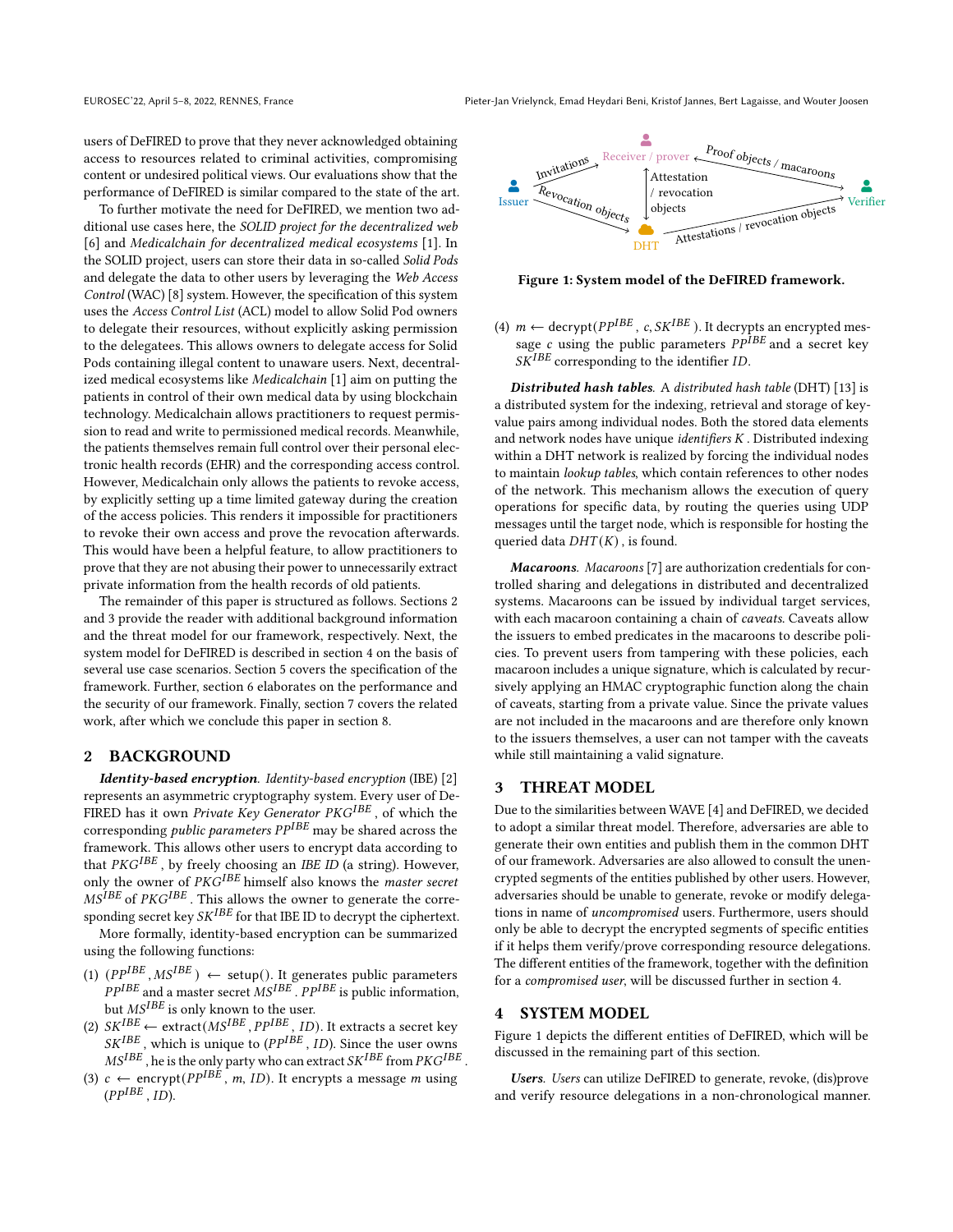These entities are represented by the framework using *public*secret user identifier pairs  $\langle P_{\perp}ID, S_{\perp}ID \rangle$ . The public user identifiers P ID are used to uniquely identify users and can be freely shared across the framework. Conversely, a user is considered compromised when his secret user identifier S ID is revealed. Furthermore, each user is responsible for hosting their own REST API, to enable direct communication between different users. This tactic is often adopted in decentralized systems, e.g. in the SOLID project.

The remaining part of this paper uses several terms to refer to users, in respect to their inter-relationships. Therefore, this paper uses the term resource owner to refer to the owner of specific resources. Next, a user becomes an issuer when the user sends invitations to other users of the framework, the receivers. Finally, this paper also refers to receivers as *provers* when they send *proof objects*  $P_{(-)P_r}$  to other users of the framework, the *verifiers*. Finally, it's the responsibility of these verifiers to verify the correctness of the received proof objects.

Invitations and attestations. To prevent issuers from issuing resource delegations without the receivers' knowledge, DeFIRED makes a clear distinction between invitation and attestation objects. Therefore, invitations are generated by the issuers and represent the issuer's admission for a specific resource delegation. On the other hand, attestations are published by the receivers in a common DHT and represent the receiver's acknowledgment of a specific invitation. In order to prevent users from forging invitations and attestations, the secret user identifiers  $S$   $ID$  of the issuers and receivers are used during the generation processes, respectively.

**Revocations.** A revocation object,  $Revoc(S)$ , is a key-value pair  $\leq$  *Commit*(S),  $S$  > which can be stored in the DHT of the framework. The DHT identifier  $(K)$  of a revocation object, the *revocation* commitment  $Commit(S)$ , represents a hashed version  $Hash(S)$  of the value of the object, which is a randomly generating string. In the remainder of this paper, we refer to these randomly generated strings as revocation secrets S.

Both the issuers and receivers include uniquely generated revocation commitments in the invitations and attestations, respectively. This allows them to revoke existing delegations later on, by publishing revocation objects with the corresponding revocation secrets and commitments later on in the DHT.

Proof objects. The framework allows users to form chains of delegations between different users, so-called  $\emph{proofs}$   $\emph{Pr}$  . Therefore, a single attestation may be insufficient for a prover in order to allow him to prove to a verifier that certain resources have been delegated to him. To address this issue, the concept of proof objects  $P_{(\neg)Pr}$  is introduced to DeFIRED. Proof objects can be generated by the respective provers to prove that either certain resources have ( $P_{Pr}$ ), or have not ( $P_{\neg Pr}$ ) been delegated to them. Verifiers can afterwards fetch the necessary information from the DHT to verify the correctness of these proof objects.

Generating proof objects does not prevent provers from further delegating resources to other receivers of DeFIRED in the meantime. However, to improve the readability of the remainder of this paper, the assumption is made that a prover is always the receiver of the last attestation of a proof.

<span id="page-2-1"></span>

Figure 2: Illustration for the structure of the invitations.

## <span id="page-2-0"></span>5 USE CASE SCENARIOS DEFIRED

This section outlines the specification of DeFIRED on the basis of several scenarios.

#### 5.1 Scenario: user generation

As mentioned in section [4,](#page-1-2) each user  $U$  of DeFIRED is represented using a unique public-secret user identifier pair  $\langle P_{\perp}ID_U, S_{\perp}ID_U \rangle$ . First, the secret user identifiers  $S_LID_U = \langle S K_U^{RSA}$ ,  $MS_U^{IBE} >$  contain the master secrets  $MS_U^{IBE}$  and the secret RSA keys  $SK_U^{RSA}$ . The latter keys allow issuers and receivers to include encrypted signatures in the invitation and attestation objects, respectively. Other users can use the corresponding public keys  $PK_U^{\hat{RSA}}$  from the public user identifiers  $P\_ID_U$  = <  $PK_U^{RSA}$  ,  $PP_U^{IBE}$   $>$  to verify the authenticity of these objects. Next, invitations contain confidential information about the resource delegations. To guarantee data confidentiality, DeFIRED uses identity-based encryption. Issuers can extract the public parameters  $PP_R^{IBE}$  from the public user identifiers  $P_{I}D_R$  of the receivers R to encrypt specific compartments of their invitations. This concept only allows users to extract the confidential information from the invitations if they know the corresponding secret IBE keys. This concept will be explained further in the specification.

#### <span id="page-2-2"></span>5.2 Scenario: resource delegation

Establishing a complete resource delegation requires the issuer and the receiver to involve in a three-step process. These individual steps will be explained separately in the following paragraphs.

1) Generating an invitation. An invitation is generated by an issuer and consists of four compartments. The structure of the invitation objects is also illustrated by Figure [2.](#page-2-1)

The first two compartments, the *plaintext header* and the encrypted verification information segment, store information about the actual resource delegation. Furthermore, the verification information segment includes information which should be stored in an encrypted manner to provide data confidentiality and anonymity of the issuer  $I$  of the invitation. This includes the public user identifier of the issuer  $P_{I}D_{I}$  and the policy  $Pol$  of the delegation. This policy Pol is expressed using an existing RTree model [\[4\]](#page-6-7). This model combines the permission of the grant (READ or WRITE) together with a URI pattern describing the location of the delegated resource as in a hierarchical file system (e.g.  $READ:$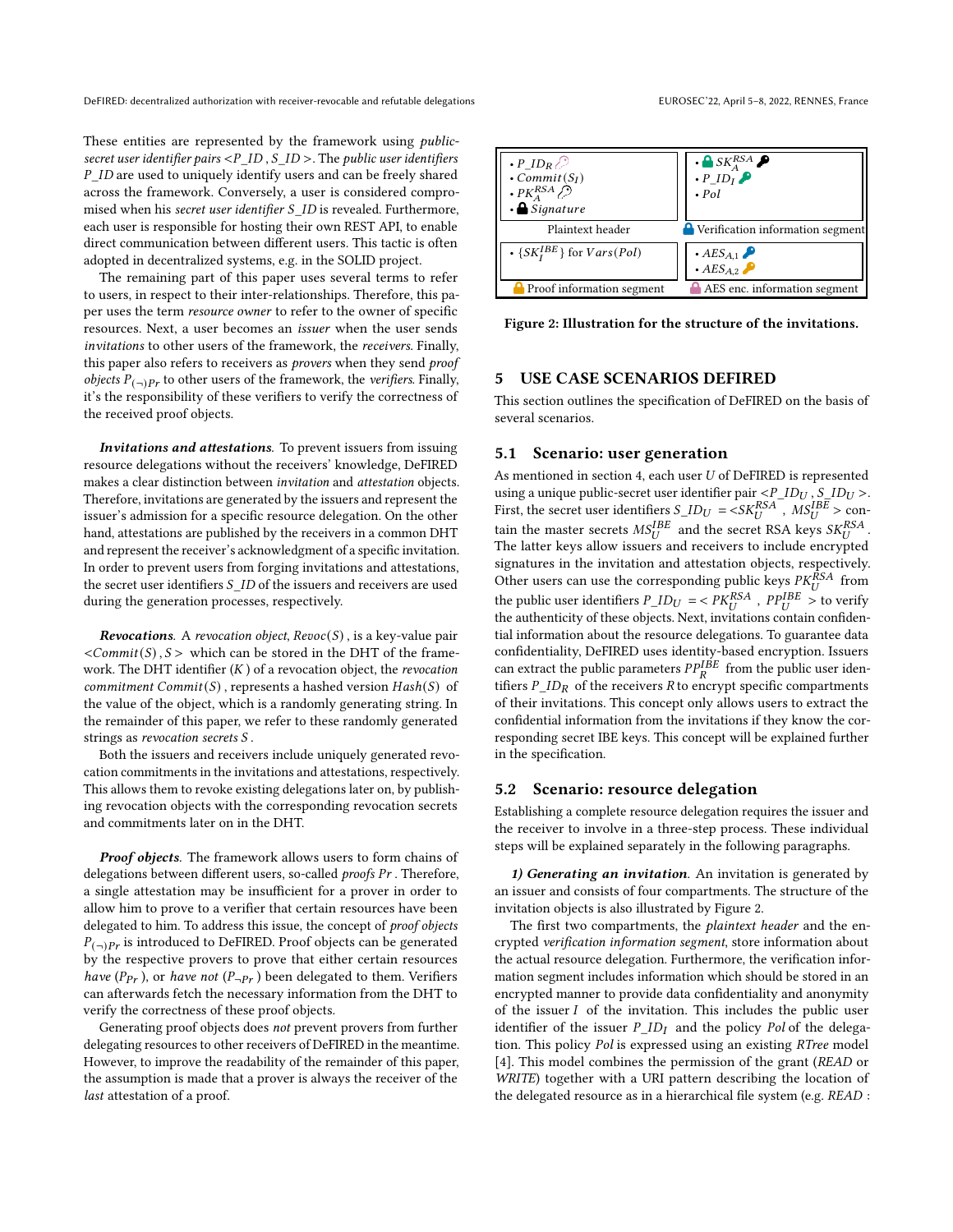**A** Third layer  $Concat(\bigoplus$  Signature,  $K_{next}$ ) **A** Second layer  $Concat(\bigoplus Signature, Committee(S_R))$ First layer Invitation

Figure 3: Illustration for the structure of the attestations.

//data\_storage\_ID/user\_ID/shared). On the other hand, the plaintext header contains the public user identifier of the receiver  $P_{\perp}ID_R$ and a revocation commitment  $\overline{\textit{Commit}(S_I)}$  . Furthermore, to guarantee the integrity of the invitation, the plaintext header also contains a signature, which is *indirectly* encrypted using  $SK_I^{RSA}$  . The signature itself represents a hash of the invitation, Hash(Invitation). This prevents malicious entities from tampering with the content of the invitation. In order to not reveal the identity of the issuer , the signature is encrypted using an ephemeral public RSA key  $PK_A^{RSA}$ , which is also stored in the plaintext header. It's secret counterpart  $\mathit{SK}^{RSA}_{A}$ , however, is encrypted using  $\mathit{SK}^{RSA}_{I}$  and stored in the verification information segment.

The last two compartments, the encrypted proof information and AES encryption information segments, determine which users can extract information from the encrypted segments of the invitations. More precisely, the AES encryption information segment contains the AES keys  $AES_{A,1}$  and  $AES_{A,2}$ , which are required to decrypt the verification information and proof information segments of the invitation, respectively. The AES encryption information segment itself is encrypted using  $PP_R^{IBE}$ , with the policy Pol of the delegation as the corresponding IBE ID. Since the receiver  $R$  is the owner of  $MS_R^{IBE}$ , he can always generate the corresponding secret IBE key in order to obtain the AES keys. On the other hand, the proof information segment contains secret IBE keys  $\mathcal{S}K_{I}^{IBE}$ generated by the issuer  $I$ , for which the policies that are *equally* of less strict than Pol are used as IBE IDs. We denote these policies as  $Vars(Pol)$ . Once a user can obtain these secret IBE keys, he can use them to decrypt other invitations that grant the issuer  $I$  of the invitation the same or more rights over the delegated resources, compared to Pol. This process will be explained in more depth in section [5.4.](#page-3-0)

2) Generating an attestation. The structure of the attestations is illustrated by Figure [3.](#page-3-1) The first layer of an attestation is the corresponding invitation generated by the issuer  $I$  itself. The next two layers introduce two new elements to the attestation, both generated by the receiver  $R: (1)$  another revocation commitment *Commit*( $S_R$ ) and (2) a DHT identifier  $K_{next}$ , pointing to the next attestation in the personal queue of  $R$ . The purpose of the latter element will be discussed further in the next paragraph. Furthermore, both elements are individually concatenated with the encrypted signature from the first layer and encrypted using the secret RSA key  $SK_R^{RSA}$  from the secret user identifier  $S_{{I\!I\!D}_R}$  of the receiver R. This methodology prevents other users from also tampering with the content of the last two layers of the attestation.

<span id="page-3-1"></span>EUROSEC'22, April 5–8, 2022, RENNES, France Pieter-Jan Vrielynck, Emad Heydari Beni, Kristof Jannes, Bert Lagaisse, and Wouter Joosen

3) Adding an attestation to a personal queue. Receivers organize their generated attestations in personalized queues to allow provers and verifiers to easily find the attestations published by a specific receiver. This will be explained further in sections [5.4](#page-3-0) and [5.5.](#page-4-1)

The personal queues are implemented using linked lists. In order to host a personal queue in the DHT, receivers  $R$  publish the first attestation they generate with the hash of their public user identifier,  $Hash(P\_ID_R)$ , as the corresponding DHT identifier. This allows other users to easily find the heads of these personal queues, by knowing the public user identifiers of the corresponding receivers in advance. Next, receivers can add other attestations to their queues, by consecutively using the DHT identifiers  $K_{next}$  stored in the third layers of the already published attestations. Other users can easily extract these DHT identifiers from the encrypted third layers, by using the public RSA keys  $PK_R^{RSA}$  from the public user identifiers  $P$   $ID_R$  of the receivers  $R$ . Furthermore, these DHT identifiers can be addressed as part of a proof-of-work concept to prevent receivers from removing attestations from their queues. However, this concept will not be discussed further in this paper.

#### 5.3 Scenario: delegation revocation

As mentioned in section [5.2,](#page-2-2) both the invitation and attestation objects contain unique revocation commitments  $Commit(S)$  (=  $Hash(S)$  ) generated by the issuers and receivers, respectively. By maintaining a map with the corresponding revocation secrets  $S$ , both users can revoke resource delegations at any time, even after the related attestations have been published. This can be achieved by generating the revocation objects  $Revoc(S) (= \langle Commit(S), S \rangle)$  and publishing them in the DHT. It's the duty of the provers during the proof processes (section [5.4\)](#page-3-0), and of the verifiers during the verification processes (section [5.5\)](#page-4-1) to check, for every attestation of a specific proof, if a revocation object has been published for any of its revocation commitments. Finding such a revocation object during these processes infers that the specific attestation is no longer valid. The process of extracting the revocation commitments from the invitation and attestation objects, however, will be explained later on in section [5.5.](#page-4-1)

#### <span id="page-3-0"></span>5.4 Scenario: (dis)proving delegations

As mentioned earlier in section [4,](#page-1-2) DeFIRED refers to receivers as provers when they send proof objects  $P_{(\neg)P_r}$  to verifiers. These proof objects can be generated by the provers to prove that certain resources either have ( $P_{Pr}$ ), or have not ( $P_{\neg Pr}$ ) been delegated to them. The proof processes for both cases will be explained in the remaining part of this section.

Proving resource delegations. Proving a resource delegation with a policy Pol requires a prover to allow verifiers to reconstruct the entire proof themselves. This is done by combining the DHT identifiers and the ephemeral AES keys  $AES_{A,1}$  for every attestation along the proof  $Pr$  into a single proof object  $P_{Pr}$ . Therefore,  $P_{Pr}$  is equal to  $\{\{K_A, AES_{A,1}\}\mid A \in Pr\}$ . This provides the verifiers with just enough information to verify  $P_{Pr}$ , a process which will be explained further in section [5.5.](#page-4-1)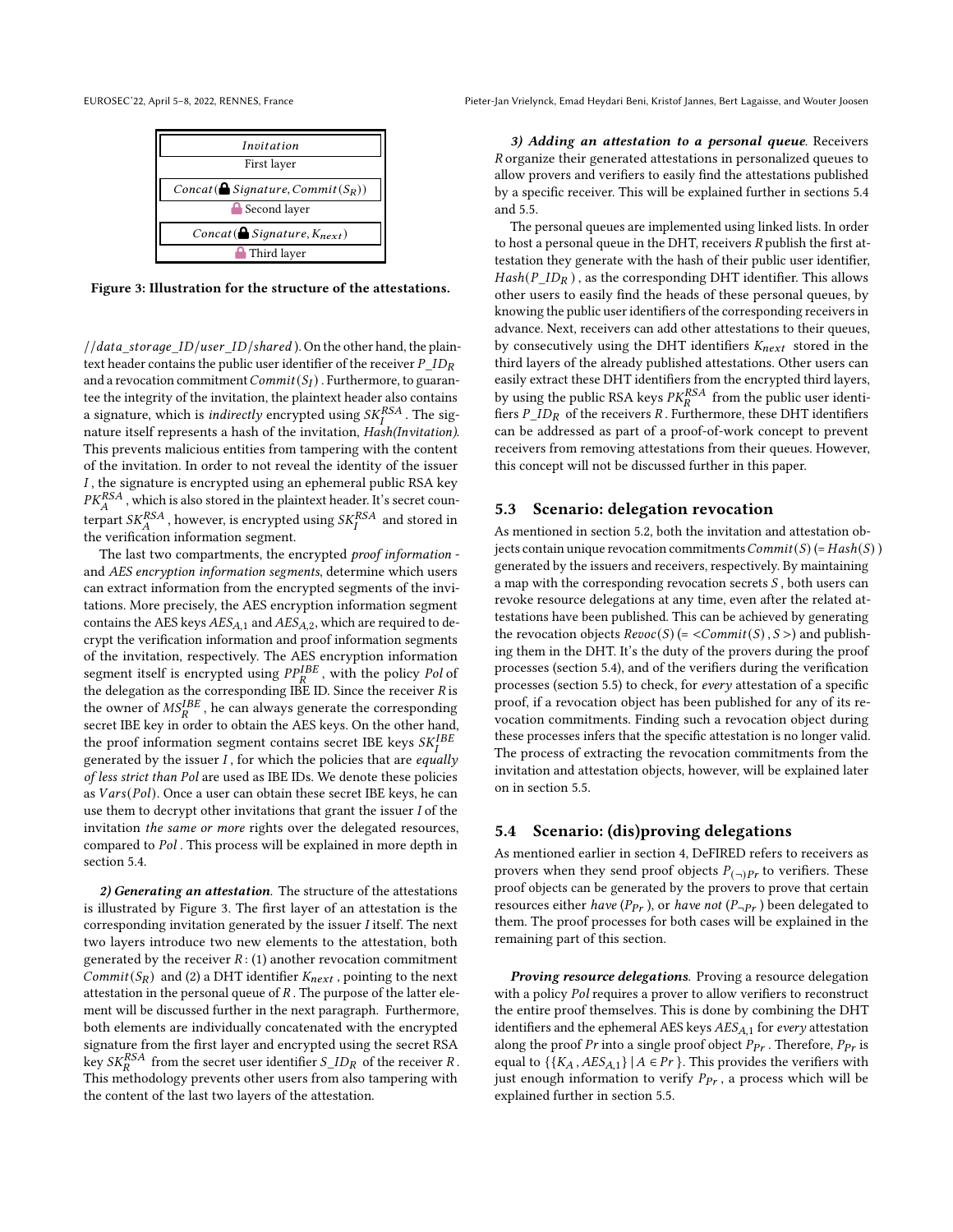Since the prover  $P$  is always the receiver of the last attestation of the proof, he can iterate over his own personal queue to find a compatible attestation. This is done by generating the secret IBE keys  $SK^{IBE}$  for  $Vars(Pol)$  according to  $PKG^{IBE}_P$  in advance and using them to try decrypting the AES encryption information segments of the attestations. If the prover succeeds, he can obtain the ephemeral AES keys  $AES_{A,1}$  and  $AES_{A,2}$  of the compatible attestation. This allows him to extract the required information for  $P_{Pr}$  from that attestation and verify its authenticity and validity. The latter two processes will be explained later in section [5.5.](#page-4-1)

For the previous attestation of  $Pr$ , the verifier uses  $AES_{A,1}$  and  $AES_{A,2}$  to decrypt the verification information and proof information segments of the current attestation, respectively. By doing so, the prover obtains access to the public user identifier  $P\_ID_I$  of the issuer I for that attestation, and the secret IBE keys  $SK^{IBE}$  for  $Vars(Pol)$  according to  $PKG_I^{IBE}$ . With this information, he can iterate over the personal queue of the issuer  $I$  in order to, once again, find a compatible attestation for proof  $Pr$ . By recursively applying the previously described process up until the attestation issued by the owner of the resources is found, the prover can obtain the necessary information to construct  $P_{Pr}$ . That is, of course, as long as  $Pr$  holds.

Disproving resource delegations. Disproving a resource delegation for a policy Pol requires a prover to prove to verifiers that he never accepted a resource delegation that grants him at least the same permissions over the resources compared to Pol. This only requires the prover  $P$  to include the secret IBE keys  $SK^{IBE}$  for  $Vars(Pol)$  according to  $PKG^{IBE}_P$  into the proof object  $P_{\neg Pr}$ . Therefore,  $P_{\neg Pr}$  for a policy Pol is equal to  $\{\{SK_{ID}^{IBE} \}$  according to  $PKG_{p}^{IBE}$  } |  $ID \in Vars(Pol)$ . By using the same approach compared to the one used in the previous paragraph, verifiers can iterate over the personal queue of the prover and try to decrypt the AES encryption information segments of the attestations. If the verifier manages to find a compatible attestation and reconstruct the proof  $Pr$  himself,  $P_{\neg Pr}$  does not hold.

## <span id="page-4-1"></span>5.5 Scenario: verifying proof objects

After the generation processes described in the previous section, provers can send their generated proof objects  $P_{(\neg)P_r}$  to verifiers for verification. In case of a proof object  $P_{Pr}$ , the verifier is typically the owner of some resources, to which the prover wants to obtain access. The verification processes for both  $P_{Pr}$  and  $P_{\neg Pr}$  will be discussed in the remaining part of this section.

Verifying proof objects  $P_{Pr}$ . Verifying a proof object  $P_{Pr}$  requires the verifier to (1) check the validity of the revocation commitments Commit(S<sub>I</sub>) and Commit(S<sub>R</sub>) of each attestation of the proof Pr, (2) check the authenticity of each attestation and (3) reconstruct the proof with the corresponding policies. After the verification process, the verifier can embed the resulting policy Pol of Pr into a macaroon and send it back to the prover. This way, macaroons can be used as a caching mechanism for verified proof objects, which increases the performance of the framework.

To improve the readability of this paper, we first explain how a verifier can verify proof object  $P_{Pr}$  for a proof with a single attes-tation. As mentioned earlier in section [5.4,](#page-3-0)  $P_{Pr}$  contains the DHT

identifiers and AES keys  $AES_{A,1}$  of the attestations for the proof  $\Pr$  . The verifier can use that information to retrieve the corresponding attestations from the DHT and consult the content of their plaintext headers and verification information segments. Since the public user identifier  $P_{IDR}$  of the receiver R is stored in the first compartment, the verifier can obtain  $PK_R^{RSA}$  to decrypt the second and third layer of an attestation. This allows the verifier to extract the revocation commitments  $Commit(S_I)$  and  $Commit(S_R)$  from the attestation and check their validity by consulting the DHT. Next, the verification information segment contains the encrypted, ephemeral secret RSA key (*Enc*( $SK_A^{RSA}$ ,  $SK_I^{RSA}$ )). The encrypted segment can be decrypted using the public RSA key  $PK_I^{RSA}$  from the public user identifier  $P\_ID_I$  of the issuer  $I$  , which is also stored in the same compartment.  $SK_A^{RSA}$  is only used to check the authenticity of the ephemeral RSA key  $PK_A^{RSA}$  from the plaintext header. In contrast,  $PK_A^{RSA}$  is used by the verifier to recalculate the encrypted signature, in order to compare it with the ones included in the plaintext header and the last two layers of the attestation. This process allows the verifier to check the authenticity of the attestation.

The verifier can repeat the previously described process for every attestation of proof  $Pr$ . To conclude the verification process, the verifier extracts the public user identifiers  $P$   $ID_I$  and  $P$   $ID_R$ , together with the policies *Pol* from the attestations to reconstruct the proof.

Verifying proof objects  $P_{\neg Pr}$ . Verifying a proof object  $P_{\neg Pr}$  for a specific policy Pol only requires the verifier to verify the correctness of the included secret IBE keys  $SK^{IBE}$  for  $Vars(Pol)$ . The actual process of disproving a resource delegation has already been explained earlier in section [5.4.](#page-3-0)

By knowing the policy Pol in advance and extracting the IBE PKG public parameters  $PP_P^{IBE}$  from the public user identifier  $P\_ID_P$  of the prover  $P$ , the verifier can encrypt random messages  $m$  using  $(PP_{P}^{IBE}, m, ID)$  with  $ID \in Vars(Pol)$ . This finally allows the verifier to verify  $P_{\neg Pr}$ , by checking if the secret IBE keys can be used to decrypt the encrypted messages.

## <span id="page-4-0"></span>6 PERFORMANCE AND SECURITY ASSESSMENT

This section covers both the performance and security assessment of the DeFIRED framework.

Performance assessment. In order to validate DeFIRED and measure its performance, we implemented the framework in Java [\[15\]](#page-6-14) and ran several JUnit tests within a single CPX31 instance (4 vCPUs @ 2.49 GHz, 8 GB RAM, Ubuntu 20.04) on Hetzner cloud [\[10\]](#page-6-15). Furthermore, to compare the performance results with the results of the WAVE framework, the necessary wv and waved binaries were extracted from the project's GitHub page [\[3\]](#page-6-16). The source code of the WAVE framework, in combination with the gccgo compiler, were also used to emulate the storage layer of the framework using an in-memory storage server.

The results for the performance evaluation are shown in table [1.](#page-5-2) The first three segments of the table indicate that one can generate a new user (1), delegate resources ((2) and (3)) and revoke resource delegations (4) with DeFIRED in 79.91, 161.4 and 0.72 milliseconds,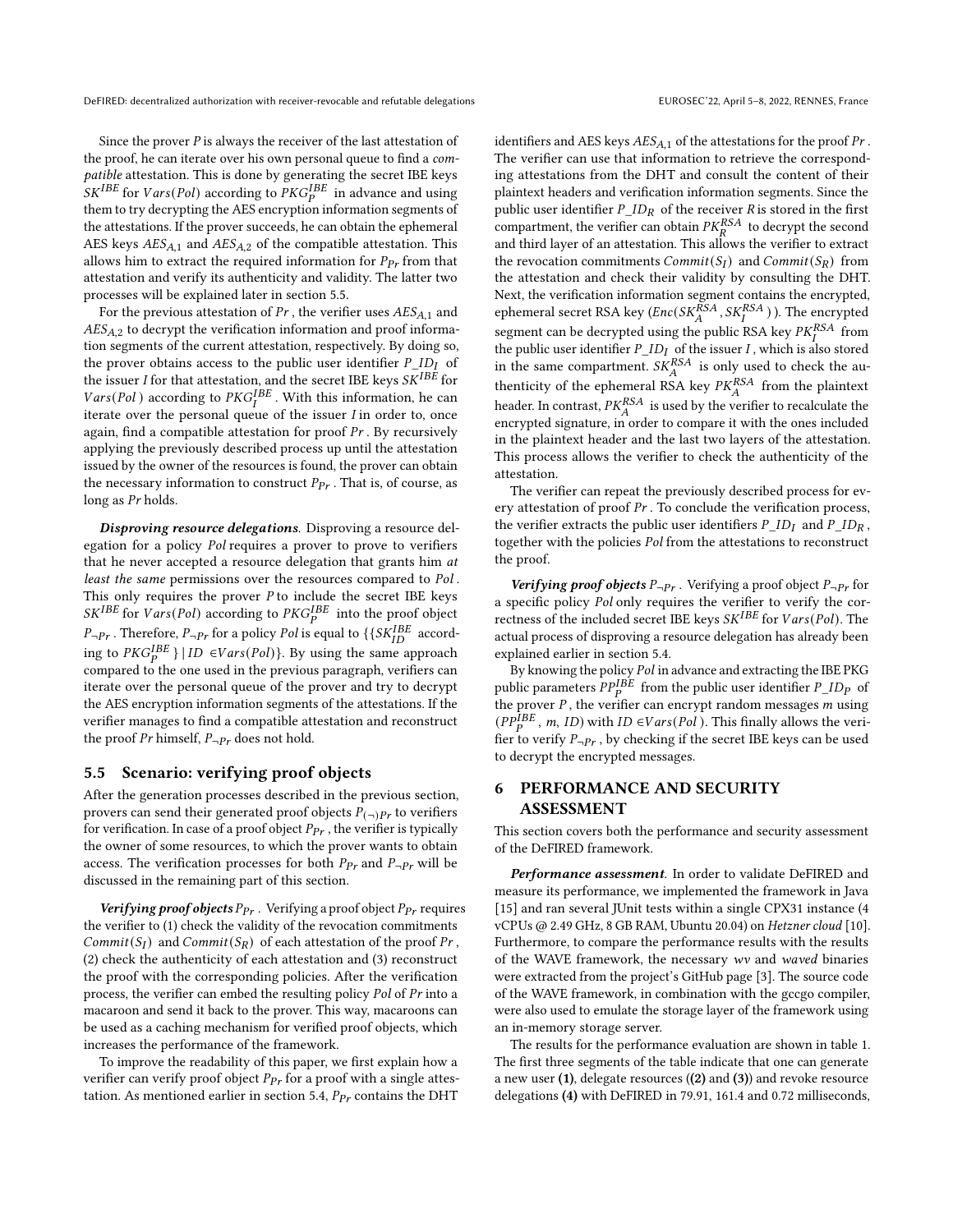<span id="page-5-2"></span>

| Operation                          | WAVE [ms]         | DeFIRED [ms] |
|------------------------------------|-------------------|--------------|
| User generation                    |                   |              |
| (1) Generating public-secret       | 76.36             | 79.91        |
| user identifier pair               |                   |              |
| <b>Resource delegation</b>         |                   |              |
| (2) Generating invitation          | $(2)$ and $(3)$ : | 160.21       |
| (3) Generating attestation         | 155.90            | 1.19         |
| Delegation revocation              |                   |              |
| (4) Publishing revocation object   | 6.78              | 0.72         |
| <b>Proving delegations</b>         |                   |              |
| (5) Generating proof object        | 70.07             | 84.90        |
| $P_{Pr}$ (single attestation)      |                   |              |
| (6) Generating proof object        |                   | 34.13        |
| $P_{\neg Pr}$                      |                   |              |
| Verifying proof objects            |                   |              |
| (7) Verifying proof object         | 24.57             | 26.33        |
| $P_{Pr}$ (single attestation)      |                   |              |
| (8) Verifying proof object         |                   | 83.97        |
| $P_{\neg Pr}$ (single attestation) |                   |              |
| (9) Generating macaroon            |                   | 0.23         |
| (10) Verifying macaroon            |                   | 0.01         |
|                                    |                   |              |

Table 1: Illustration of the performance results for both the WAVE framework and DeFIRED.

respectively. Next, the last two segments of the table illustrate that provers can generate proof objects  $P_{Pr}$  (5) and  $P_{\neg Pr}$  (6) for a single attestation in 84.90 and 34.13 milliseconds respectively, thereby allowing provers to prove proofs with 11 consecutive attestations within a second. After the construction processes, these proof objects  $P_{Pr}$  and  $P_{\neg Pr}$  can be verified by the verifiers in 26.33 (7) and 83.97 milliseconds (8), respectively. Furthermore, the last segment of the table also shows the performance results for the construction (9) and verification (10) processes for the macaroons (0.23 and 0.01 milliseconds). These results are included in the table, to stress the performance improvement for DeFIRED by using the macaroon protocol as a caching mechanism for verified proof objects.

Finally, table [1](#page-5-2) indicates that enabling receivers to decline and disprove resource delegations only introduces a small performance overhead to DeFIRED compared to the WAVE framework; that is, except for the revocation (4) and proof (5) processes. Publishing a revocation object does require the WAVE framework to add the object to an Unequivocable Log Derived Map transparency log [\[4\]](#page-6-7), while DeFIRED only requires its users to host their revocation objects in the DHT. Furthermore, the verifiers of DeFIRED also checks the validity of both revocation commitments of each attestation during the proof processes, which explains the performance penalty for operation (5).

Security assessment. On the premise that one can not derive a secret RSA or IBE key from the corresponding public elements and vice versa, DeFIRED does not allow malicious entities to forge entities in name of uncompromised users. For the invitations, forgery and tampering is prevented by including encrypted signatures in their plaintext headers. As discussed in section [5.2,](#page-2-2) these signatures are indirectly encrypted using the secret RSA keys  $\widetilde{SK^{ESA}_I}$ 

from the secret user identifiers  $S$ <sub>*ID<sub>I</sub>*</sub> of the issuers *I*. Correctly generating the signature of a tampered invitation would therefore require a malicious entity to know  $S\_ID_I$  in advance. However, as mentioned earlier in section [4,](#page-1-2) this would implicate that the issuers of the invitations are compromised. DeFIRED prevents adversaries from forging and tampering attestations in a similar manner, by storing copies of the encrypted signatures in the encrypted second and third layers of these entities. Finally, malicious entities can publish revocation objects  $Revoc(S)$  in the DHT, even if they are not the issuer, nor the receiver of a resource delegation. Addressing this technique to revoke specific resource delegations however, requires the malicious entities to know the revocation secrets for at least one of the revocation commitments  $Commit(S)$  stored in the corresponding attestations.

## <span id="page-5-0"></span>7 RELATED WORK

DeFIRED builds upon the work of the third iteration of the WAVE framework [\[4\]](#page-6-7). The WAVE framework represents a three-layer authorization framework offering decentralized trust. By relying on a graph-based authorization model, the framework represents each separate delegation in its *application layer* using a revocable and partly encrypted attestation object. Similar to DeFIRED, attestations can be chained in order to form so-called proofs. These attestations from the WAVE framework correspond with the invitation objects from the DeFIRED framework, and can therefore only be revoked by the issuers of the delegations. Next, the encryption layer of the framework provides reverse-discoverable encryption, a concept which is also used as part of the proof processes for DeFIRED. This allows certain users, the *provers*, to only decrypt the compartments of the attestations that are relevant to their proofs. DeFIRED addresses this concept even further, by also allowing provers to disprove resource delegations for specific policies. Finally, the storage layer of the WAVE framework relies on an Unequivocable Log Derived Map transparency log [\[4\]](#page-6-7) for the storage of the delegation and revocation objects. Integrity is guaranteed by relying on independent auditing processes. DeFIRED eliminates these processes to improve scalability and decentralization, by using a DHT instead.

#### <span id="page-5-1"></span>8 CONCLUSION

This paper presented DeFIRED, a decentralized authorization framework that enables delegatees to decline incoming and revoke accepted resource delegations. Furthermore, the framework allows receivers to prove and refute delegations for specific resources.

DeFIRED realizes these goals by introducing invitation and attestation objects, to represent resource delegations issued by delegation issuers and accepted by delegatees, respectively. Both types of objects can be revoked at any time. Next, the framework introduces proof objects, which can be generated by receivers (provers) to prove that certain resources have (not) been delegated to them.

Finally, DeFIRED supports chains of consecutive delegations, so-called proofs. Our performance evaluations show that the framework scales up to 11 consecutive delegations, while still allowing (1) the provers to generate and (2) verifiers to validate the corresponding proof objects in under one second.